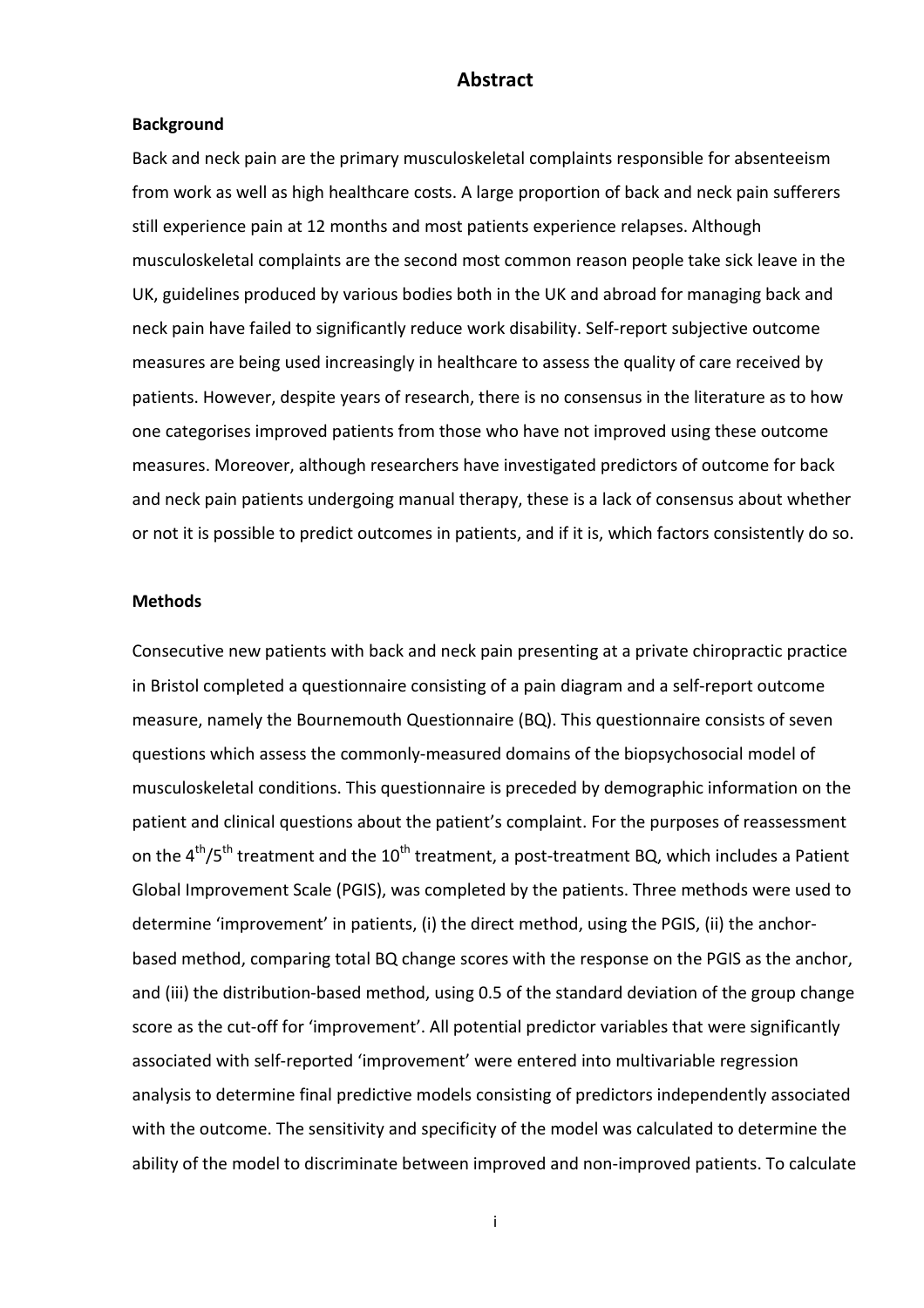the diagnostic accuracy of the model, the area under the Receiver Operator Characteristic Curve (AUC) was calculated.

### **Results**

The clinical and demographic characteristics were similar to other back and neck research populations. There was moderate to good agreement between the three methods of defining improvement in these cohorts with best agreement between the anchor and distribution-based methods. As a result the anchor-based method was used to identify patients who had improved. In the back pain cohort, the final predictive models had good sensitivity (86.1% at treatment 4/5 and 92.4% at treatment 10) for correctly identifying improvement but less specificity (48.5% at treatment 4/5 and 48.9% at treatment 10) for correctly identifying nonimprovers. The discriminative ability of the models (AUC) was 0.75 at treatment 4/5 and 0.83 at treatment 10. In both models a short history of pain, a smaller area shaded on the pain diagram and a total BQ score of over 30/70 were identified as predictors of outcome. At treatment 4/5 patients who had good treatment expectation and rated their general health as good were also associated with improvement. At treatment 10 inappropriate markings on the pain diagram and regular alcohol consumption were also associated with improvement.

In common with back pain, the predictive model in the neck pain cohort included a total baseline BQ score over 30/70 as associated with the outcome. At treatment 4/5, in common with the back pain, patients improved if they had a short pain history, good general health perception and shaded a smaller area on the pain diagram. At treatment 10 neck pain patients who smoked were associated with improvement. The final predictive model for neck pain patients had good sensitivity (77.8%) and moderate specificity (66.5%) at treatment 4/5, and the same sensitivity and specificity (67%) at treatment 10. The discriminative ability of the models (AUC) at treatment 4/5 and 10 was 0.76 and 0.71 respectively.

### **Conclusion**

Being able to distinguish between and identify patients at an early stage with good and poor prognosis gives the clinician the opportunity to direct treatment approaches and manage patients more effectively. This study has shown that it is possible to identify characteristics of patients and their condition at baseline that can predict outcome at a later stage in their treatment. As might be expected, patients with more acute conditions, less severe pain and disability and less area in pain are more likely to improve. It is believed that this is the first time the area shaded on the pain diagram has been identified as a predictor of outcome.

ii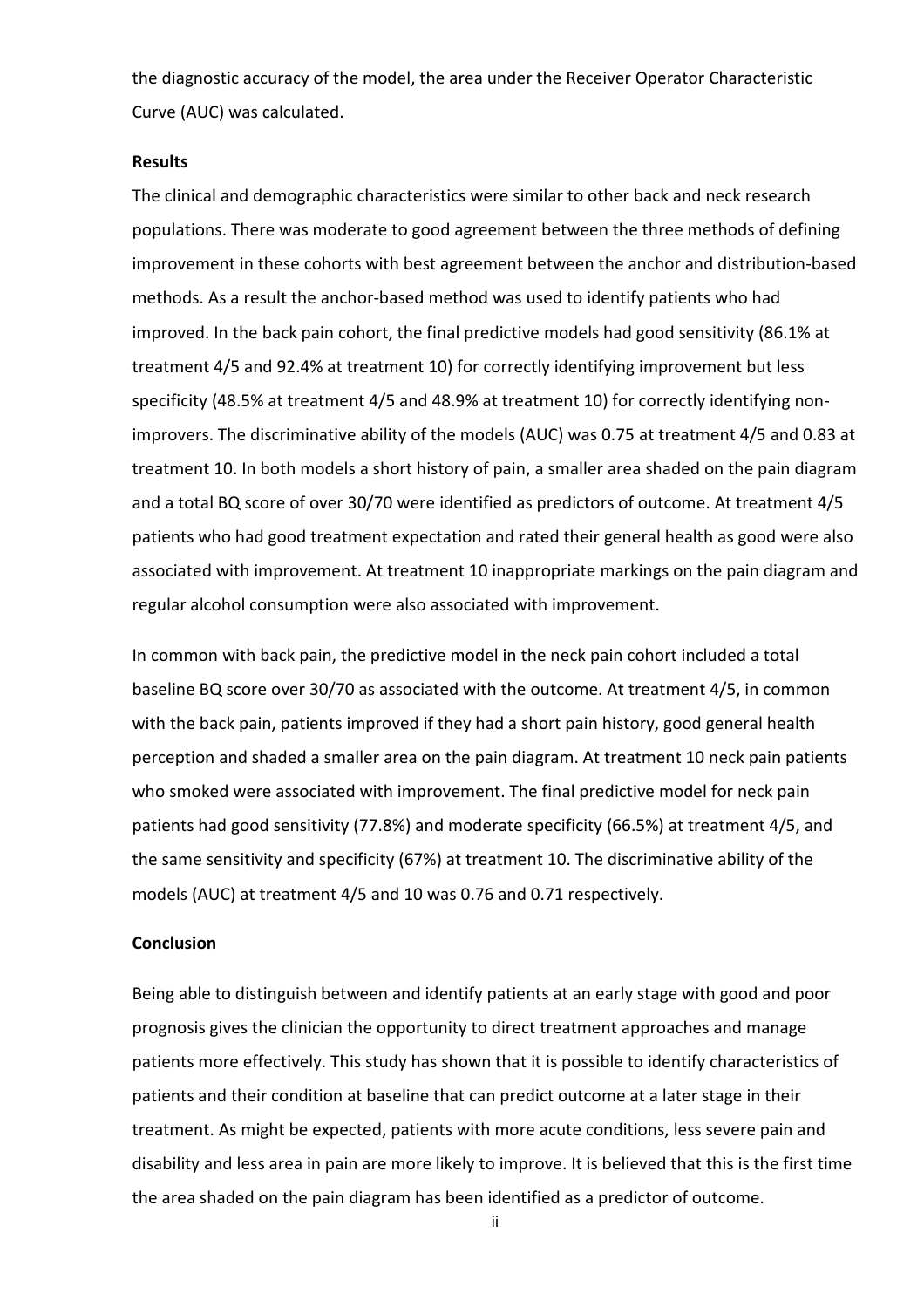## **Contents list**

|    | 6  |
|----|----|
|    |    |
|    |    |
|    |    |
|    |    |
|    |    |
|    |    |
|    |    |
| 24 |    |
|    |    |
|    |    |
|    |    |
|    |    |
|    |    |
|    |    |
|    |    |
|    |    |
|    | 46 |
|    | 46 |
|    | 46 |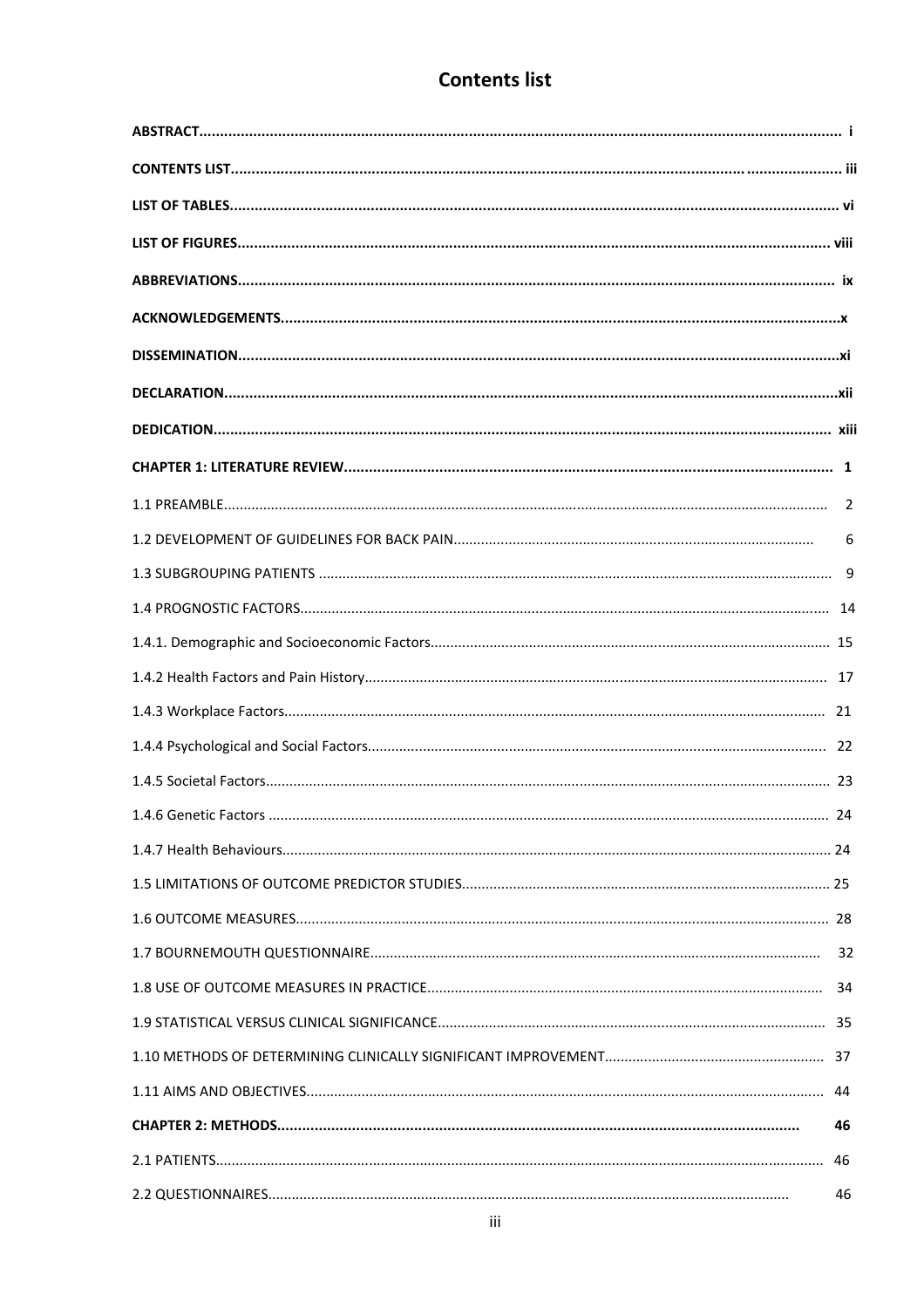|                                                                             | 92  |  |  |
|-----------------------------------------------------------------------------|-----|--|--|
|                                                                             | 107 |  |  |
|                                                                             | 109 |  |  |
|                                                                             | 109 |  |  |
| 6.2 REFLECTION ON TWO OF THE TAUGHT COMPONENT OF THE PROFESSIONAL DOCTORATE | 111 |  |  |
|                                                                             | 114 |  |  |
|                                                                             | 115 |  |  |
|                                                                             | 116 |  |  |
|                                                                             | 137 |  |  |
|                                                                             | 138 |  |  |
|                                                                             | 139 |  |  |
|                                                                             | 140 |  |  |
| 141                                                                         |     |  |  |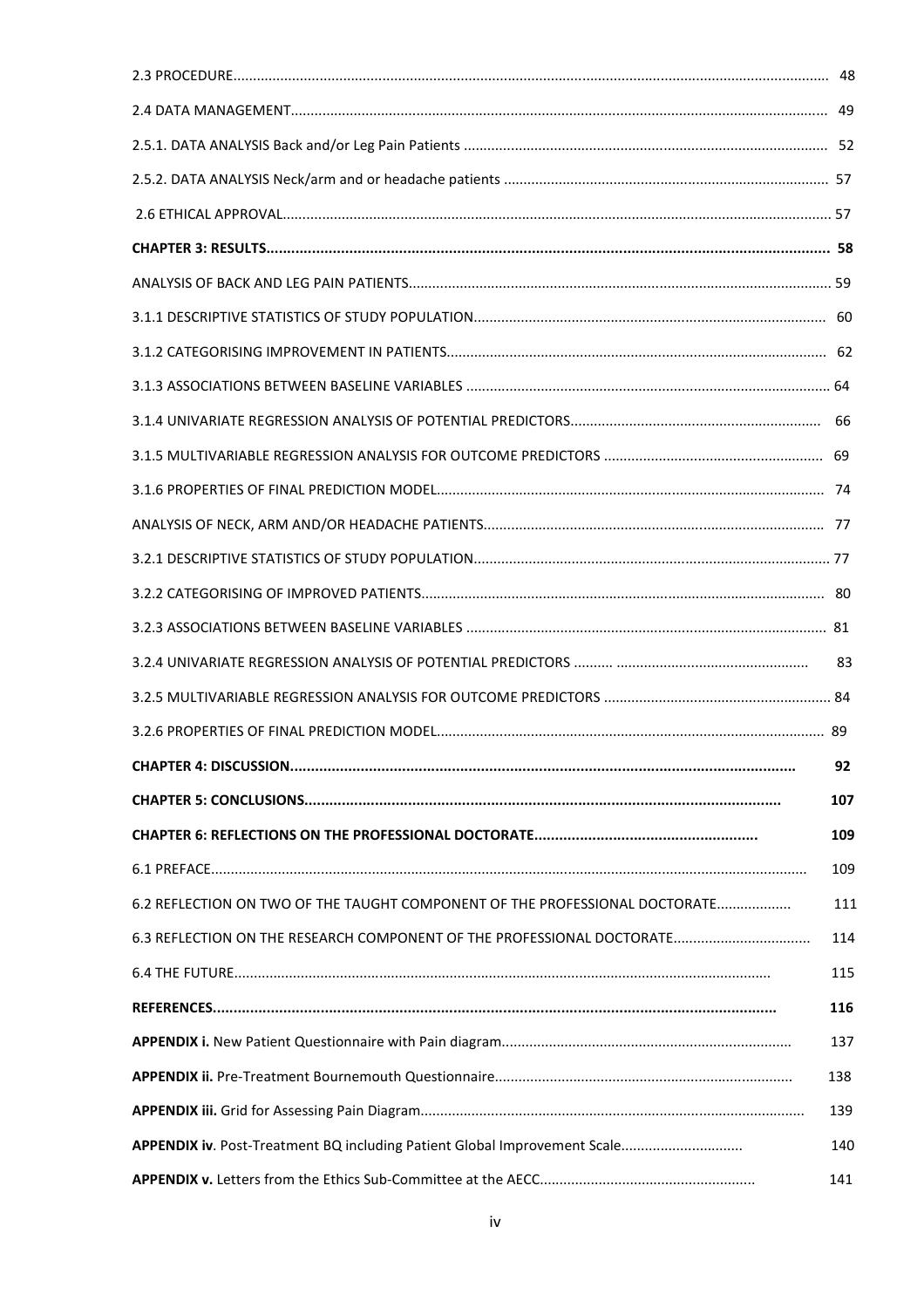| <b>APPENDIX vi.</b> Table A. Crude Odds Ratios for baseline variables with 3 methods of |     |
|-----------------------------------------------------------------------------------------|-----|
|                                                                                         | 142 |
| <b>APPENDIX vii.</b> Table B. Crude Odds Ratios for Baseline Variables with             |     |
|                                                                                         | 144 |
|                                                                                         | 145 |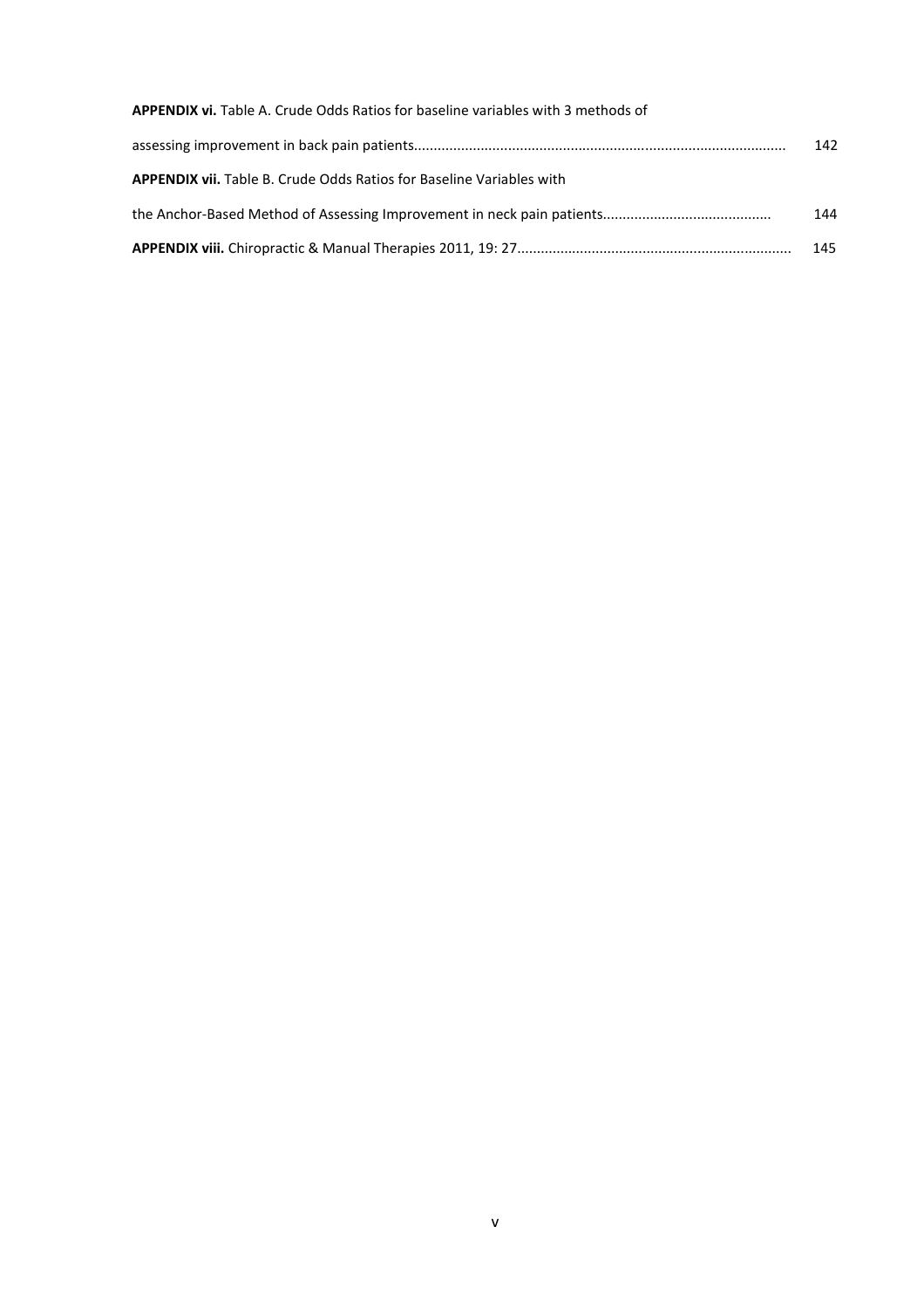## List of Tables

|                                                                                                             | 52 |  |  |
|-------------------------------------------------------------------------------------------------------------|----|--|--|
|                                                                                                             | 60 |  |  |
|                                                                                                             |    |  |  |
|                                                                                                             | 62 |  |  |
| Table 5: Agreement between three methods of assessing clinically significant improvement                    | 63 |  |  |
|                                                                                                             | 65 |  |  |
| Table 7: Baseline variables significantly associated with improvement at treatment 4/5                      | 66 |  |  |
| Table 8: Baseline interaction variables associated with improvement at treatment 4/5                        | 67 |  |  |
|                                                                                                             | 68 |  |  |
| Table 10: Baseline interaction variables significantly associated with improvement at treatment 10          | 69 |  |  |
| Table 11: Baseline variables independently associated with improvement at treatment 4/5                     | 70 |  |  |
| Table 12: Baseline interactive variables independently associated with improvement at treatment 4/5         | 70 |  |  |
| Table 13: Final model showing all variables independently associated with improvement at treatment 4/5      | 71 |  |  |
|                                                                                                             | 72 |  |  |
| Table 15: Baseline interactive variables independently associated with improvement at treatment 10          | 73 |  |  |
| Table 16: Final model showing all variables independently associated with improvement at treatment 10       | 73 |  |  |
| Table 17: Final predictive model of improvement at treatment 4/5 in back and/or leg pain patients           | 75 |  |  |
| Table 18: Final predictive model of improvement at treatment 10 for back and/or leg pain                    | 76 |  |  |
|                                                                                                             | 78 |  |  |
|                                                                                                             | 79 |  |  |
| Table 21: Proportion of neck/arm (with or without headache) patients improved at treatment 4/5 and 10 using |    |  |  |
|                                                                                                             | 80 |  |  |
| Table 22: Agreement between three methods of assessing clinically significant improvement                   | 81 |  |  |
|                                                                                                             | 82 |  |  |
| Table 24: Baseline variables significantly associated with improvement at treatment 4/5 and treatment 10    | 83 |  |  |
| Table 25: Baseline interaction variables significantly associated with improvement at                       |    |  |  |
|                                                                                                             | 85 |  |  |
| Table 26: Baseline variables independently associated with improvement at treatment 4/5                     | 86 |  |  |
| Table 27: Baseline interactive variables independently associated with improvement at treatment 4/5         | 87 |  |  |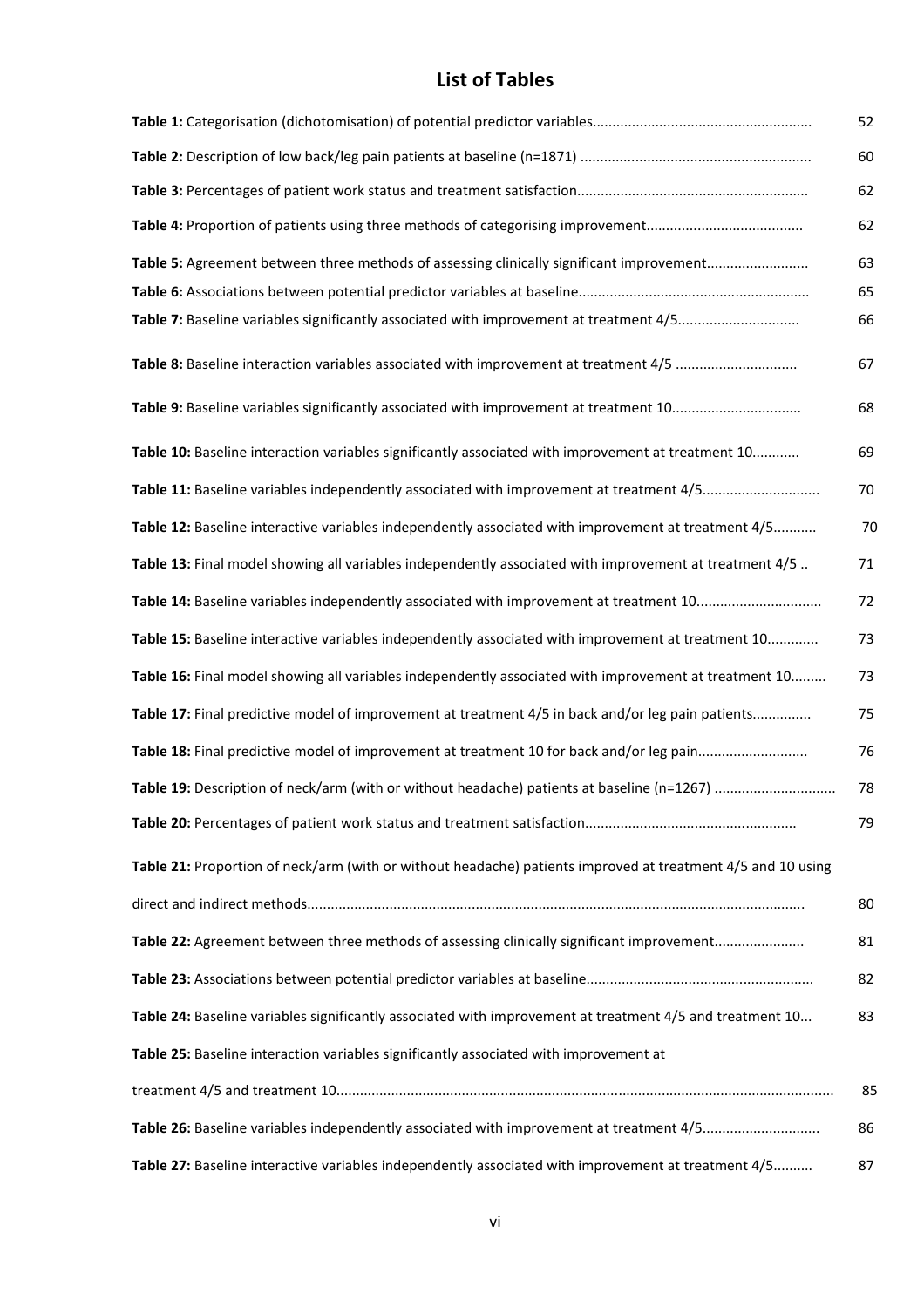| Table 28: Final model showing all variables independently associated with improvement at treatment 4/5 | 87  |
|--------------------------------------------------------------------------------------------------------|-----|
| Table 29: Baseline variables independently associated with improvement at treatment 10                 | 87  |
| Table 30: Baseline interactive variables independently associated with improvement at treatment 10     | 88  |
| Table 31: Final model showing all variables independently associated with improvement at treatment 10  | 88  |
| Table 32: Final predictive model of improvement at treatment 4/5 in neck pain and/or headache patients | 90  |
| Table 33: Final predictive model of improvement at treatment 10 for neck and/or headache patients      | 91  |
| Table A: Crude odds ratios for baseline variables with all three methods of assessing                  |     |
| improvement in back pain patients at treatment 4/5 and treatment 10                                    | 143 |
| Table B: Crude odds ratios for baseline variables with the anchor-based method of assessing            |     |
| improvement in neck pain patients at treatment 4/5 and treatment 10                                    | 144 |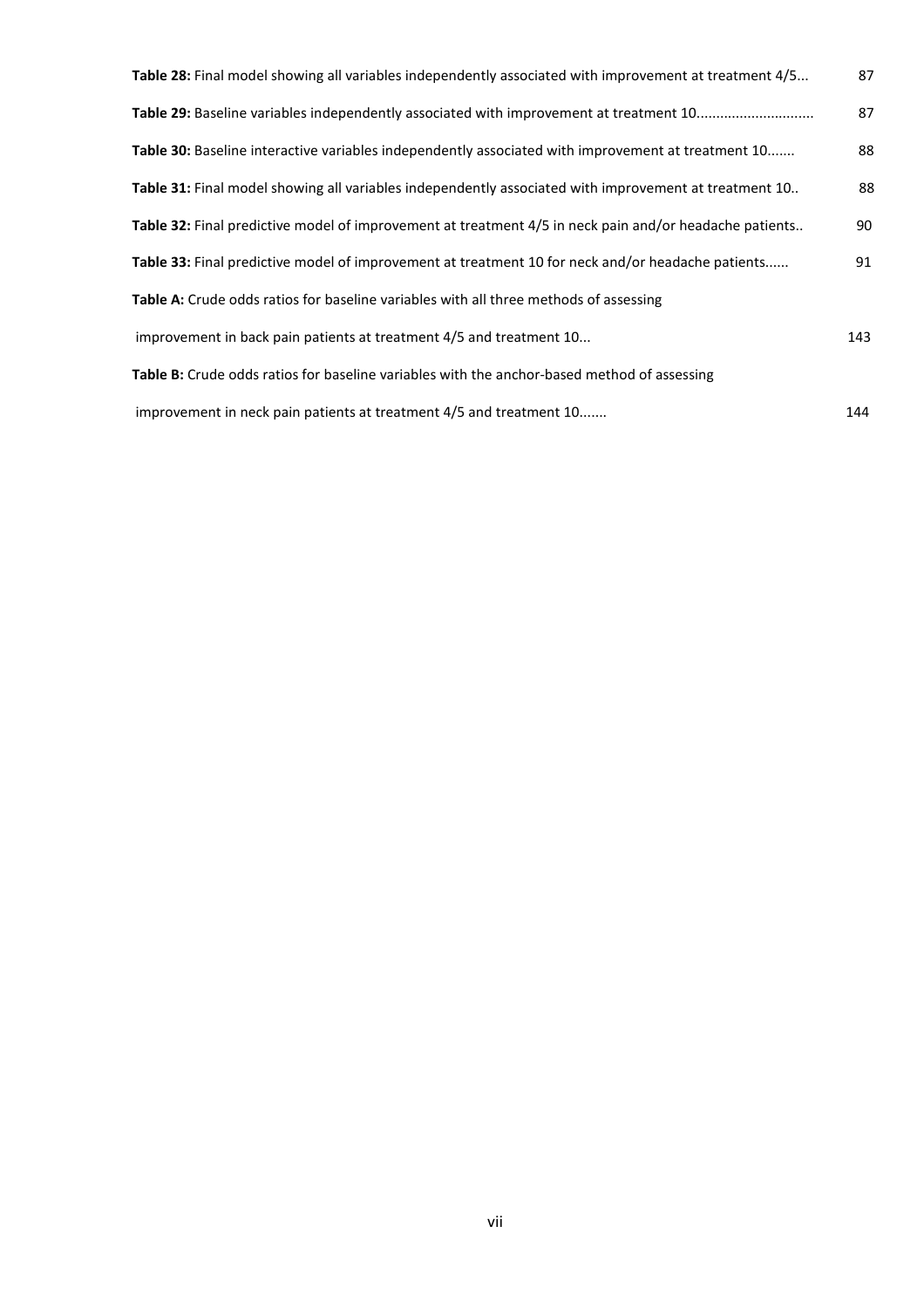# List of Figures

|                                                                                                  | 48 |
|--------------------------------------------------------------------------------------------------|----|
| <b>Figure 2:</b> Flow chart of patients in study and reasons for loss at follow-up               | 58 |
| Figure 3: Change in baseline total BQ scores in low back/leg pain patients undergoing treatment  | 61 |
| Figure 4: Change in baseline total BQ scores in neck pain/arm pain patients undergoing treatment | 79 |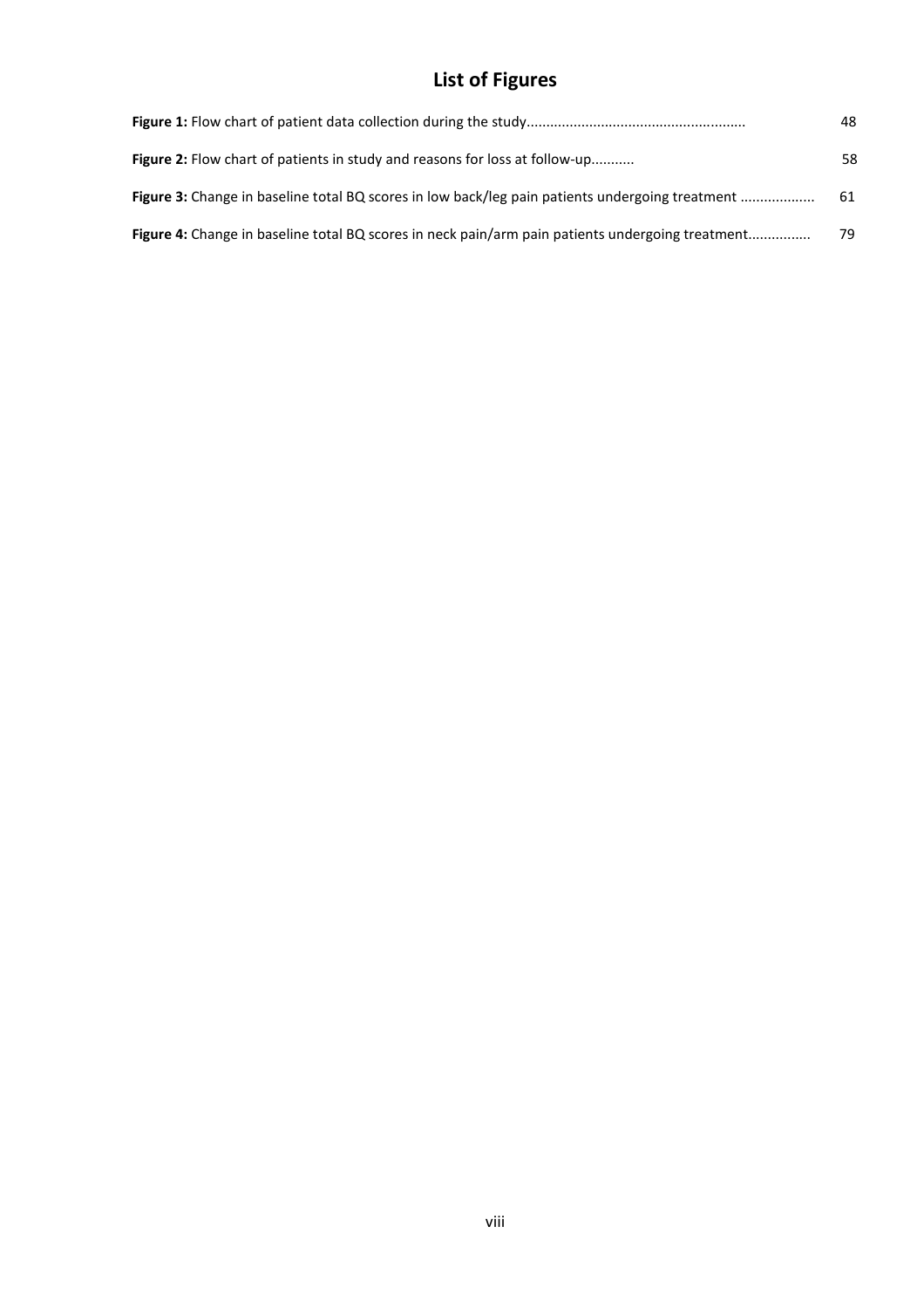## Abbreviations

| <b>ADL</b>       | <b>Activities of Daily Living</b>                              |
|------------------|----------------------------------------------------------------|
| AECC             | Anglo-European College of Chiropractic                         |
| <b>AUC</b>       | Area under the Receiver Operator Characteristic Curve          |
| <b>BPS</b>       | Biopsychosocial                                                |
| <b>BQ</b>        | <b>Bournemouth Questionnaire</b>                               |
| CGIS             | Clinical Global Impression of Change                           |
| CPD              | <b>Continual Professional Development</b>                      |
| <b>FABQ</b>      | Fear Avoidance Beliefs Questionnaire                           |
| GP               | <b>General Practitioner</b>                                    |
| <b>IMMPACT</b>   | Initiative on Methods, Measurement and Pain in Clinical Trials |
| <b>MCD</b>       | Minimal Detectable Change                                      |
| <b>MCID</b>      | Minimal Clinically Important Difference                        |
| MIC              | Minimal Important Change                                       |
| <b>MID</b>       | Minimal Important Difference                                   |
| <b>MPI</b>       | Multidimensional Pain Inventory                                |
| MRI              | Magnetic Resonance Imaging                                     |
| <b>MSc</b>       | Master of Science                                              |
| <b>MYMOP</b>     | Measure Yourself Medical Outcome Profile                       |
| <b>NDI</b>       | <b>Neck Disability Index</b>                                   |
| <b>NHS</b>       | <b>National Health Service</b>                                 |
| <b>NICE</b>      | National Institute for Clinical Excellence                     |
| <b>NRS</b>       | <b>Numerical Rating Scale</b>                                  |
| ODI              | <b>Oswestry Disability Index</b>                               |
| PGIS             | Patient Global Improvement Scale                               |
| <b>PROMS</b>     | <b>Patient Report Outcome Measures</b>                         |
| <b>PROMIS</b>    | Patient-Reported Outcome Measurement System                    |
| <b>RCI</b>       | Reliable Change Index                                          |
| <b>RCT</b>       | <b>Randomised Controlled Trial</b>                             |
| <b>RMDQ</b>      | Roland Morris Disability Questionnaire                         |
| <b>ROC Curve</b> | Receiver Operated Characteristic Curve                         |
| SD               | <b>Standard Deviation</b>                                      |
| <b>SEM</b>       | <b>Standard Error of Measurement</b>                           |
| SF-36            | Short-Form-36                                                  |
| SPSS             | <b>Statistical Package for Social Scientists</b>               |
| US               | <b>United States of America</b>                                |
| UK               | United Kingdom                                                 |
| <b>UK BEAM</b>   | United Kingdom Back pain Exercise and Manipulation             |
| VAS              | Visual Analogue Scale                                          |
| <b>VRS</b>       | <b>Verbal Rating Scale</b>                                     |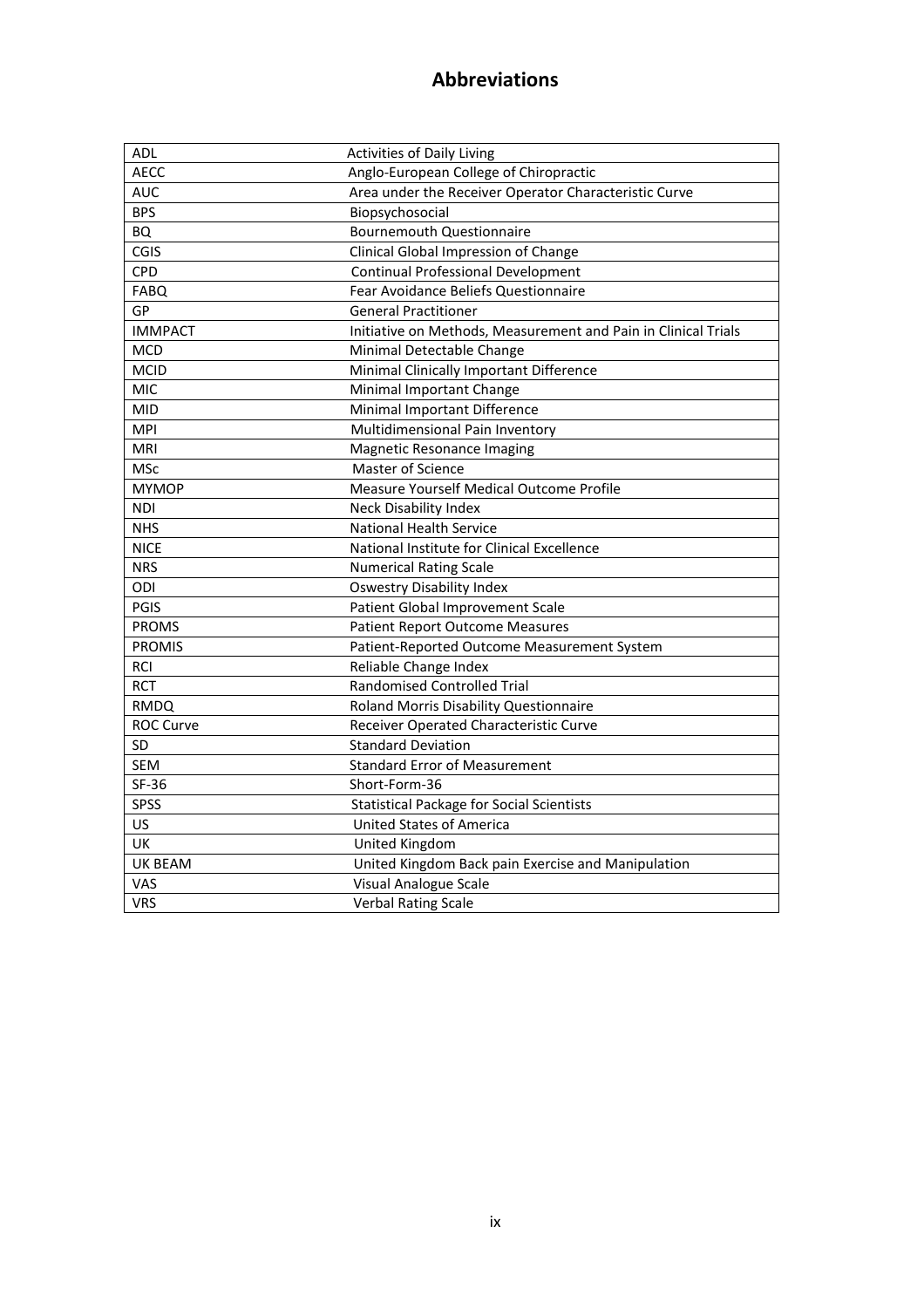## Acknowledgements

First I would like to acknowledge the guidance, patience and wisdom of my first supervisor, Prof Jennifer Bolton who has now supervised my research project on three occasions over 25 years.

I would like to thank Prof Graham Mills for his gentle nudging throughout the whole professional doctorate.

I would like to thank Dr Ann Dewey for acting as co-supervisor and her invaluable contribution at the proposal stage ensuring I was clear about my objectives and methodology as well as help in the preparation of this thesis.

I would like to thank Dr Reuben Ogollah for clear guidance in the methodology and results chapters of this thesis.

I would like to thank the patients of Clifton Chiropractic Clinic for co-operating in filling in endless questionnaires over the last decade.

I would like to thank all the clinic staff for their help but especially Leanne Massey for her help in recording the raw data.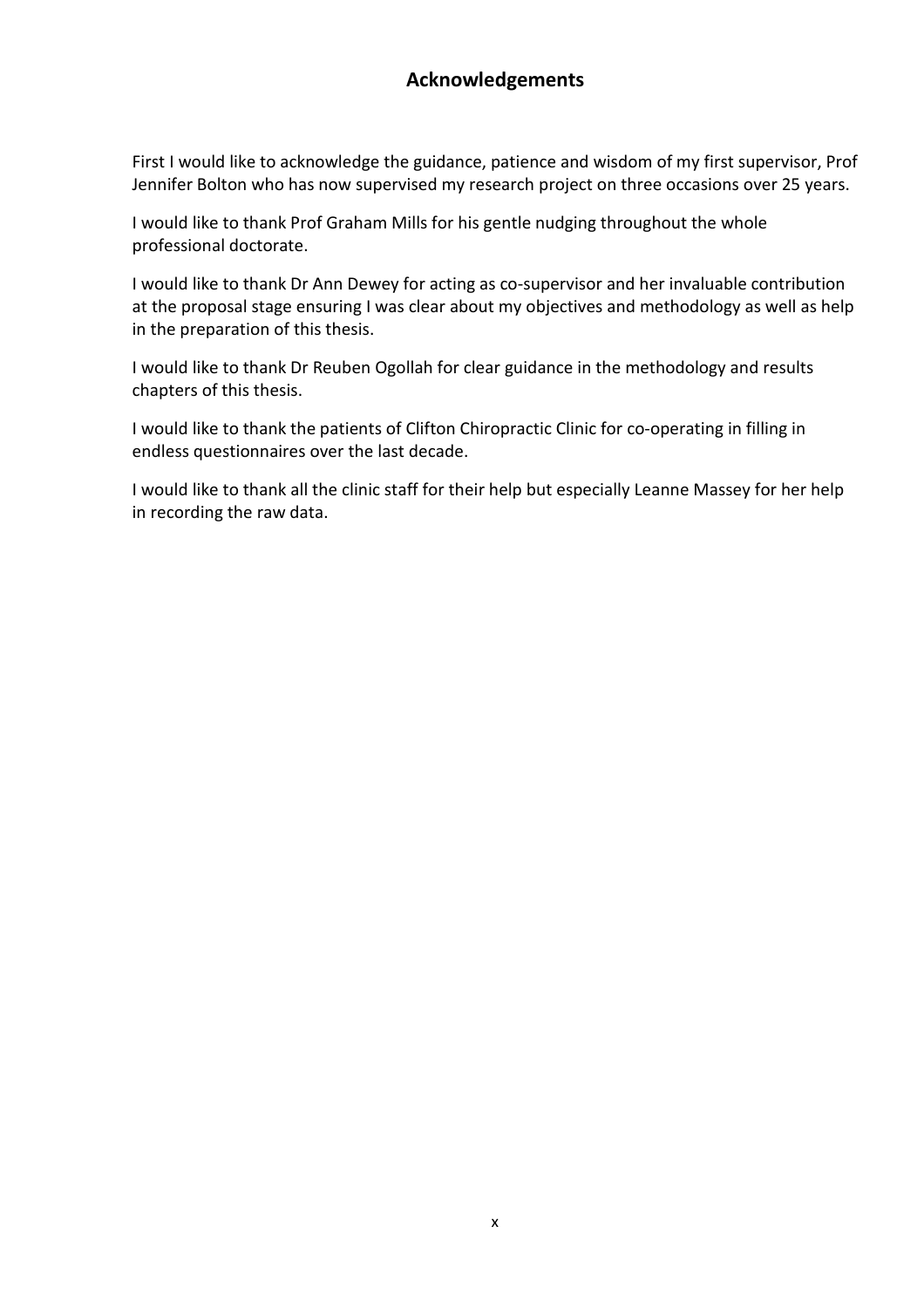### **Dissemination**

- Hurst, H.C. & Bolton, J.E. Measuring improvement in back and neck pain patients in routine clinical practice. European Chiropractors' Conference, London May 2010. Clinical Chiropractic 2010; 13 (2): 176-178.
- Hurst, H.C. & Bolton, J.E. Predictors of Improvement in back and neck pain patients in routine clinical practice. European Chiropractors' Conference Proceedings, Zürich; June 2011.
- Bolton, J.E. & Hurst, H.C. Prognostic Factors for short-term improvement in acute and persistent musculoskeletal pain consulters in primary care. Chiropractic & Manual Therapies 2011, 19: 27.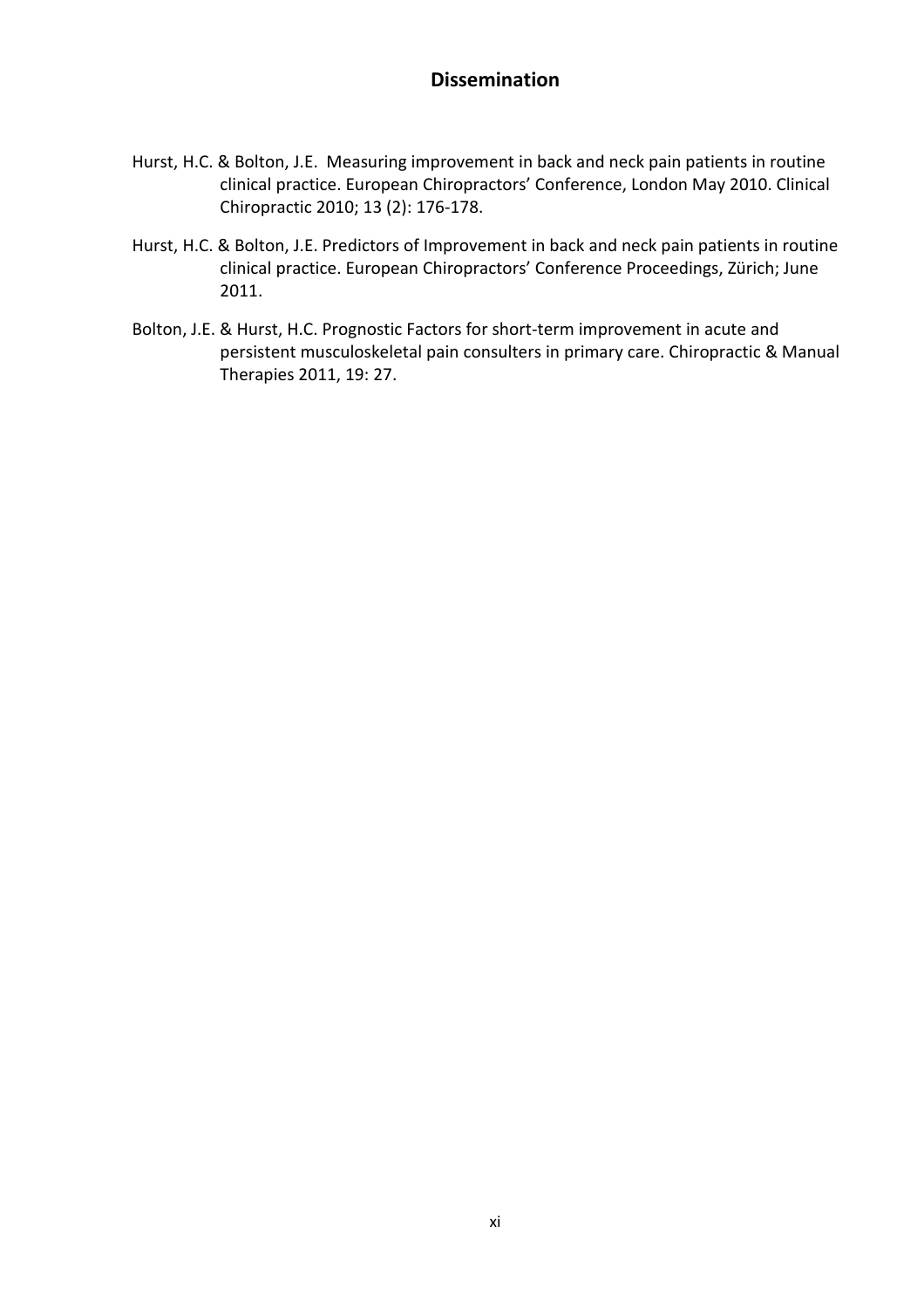## Declaration

Whilst registered as a candidate for the above degree, I have not been registered for any other research award. The results and conclusions embodied in this thesis are the work of the named candidate and have not been submitted for any other academic award.

Hugh C Hurst

8th day of October 2011.

\_\_\_\_\_\_\_\_\_\_\_\_\_\_\_\_\_\_\_\_\_\_\_\_\_\_\_\_\_\_\_\_\_\_\_\_\_